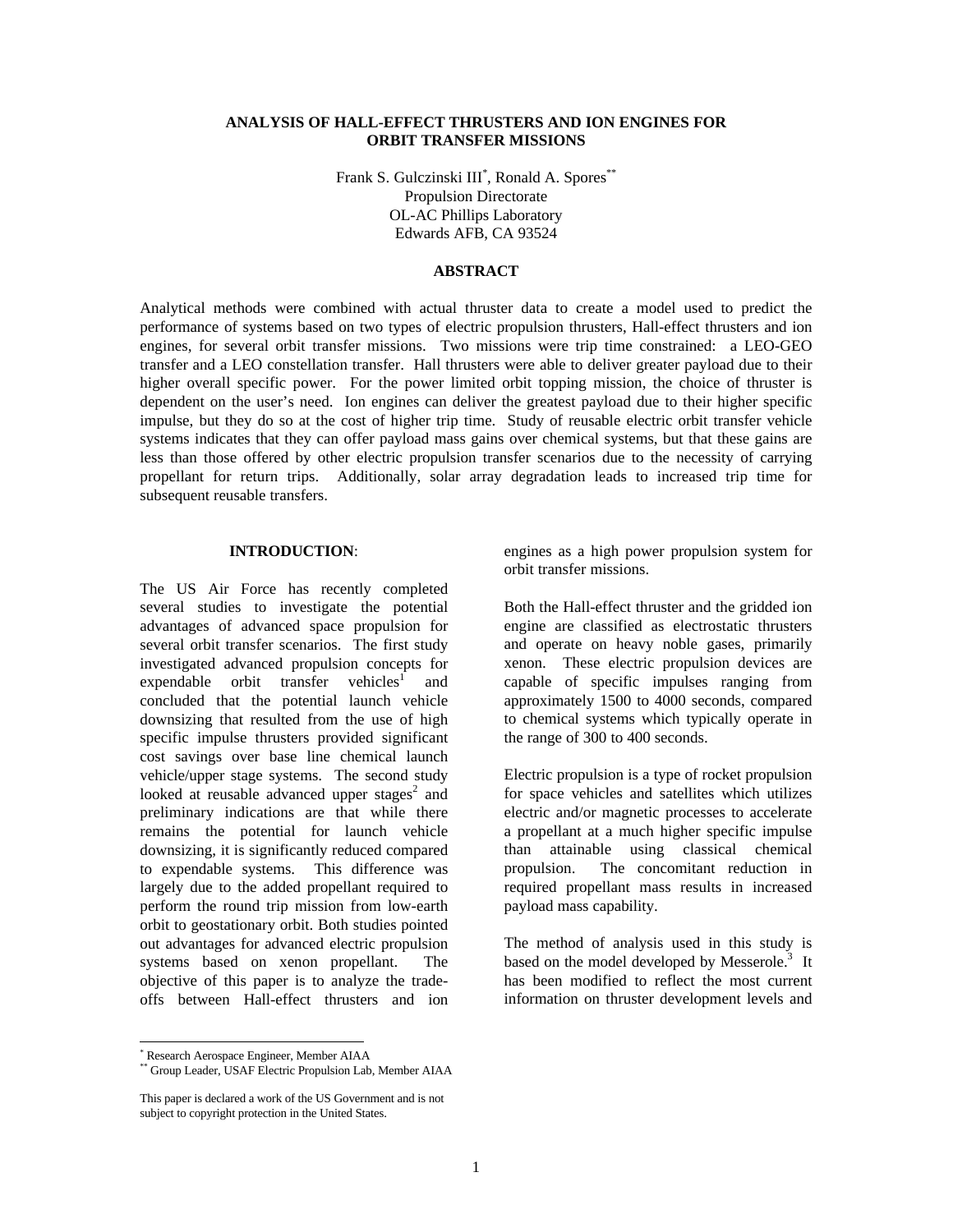to allow for greater flexibility in system component variation.

There are four missions examined in this study. They are a low earth orbit to geosynchronous earth orbit (LEO-GEO) transfer, a LEO to intermediate orbit transfer for constellations of satellites, a geostationary orbit insertion with partial chemical propulsion, and a reusable orbit transfer vehicle concept. These missions are representative of the range of orbit transfer scenarios that the Air Force presently envisions for an electric propulsion upper stage, and are among those likely to be attempted over the next 10 to 20 years.

# **ORBIT TRANSFER HARDWARE:**

The key components of an electric propulsion orbit transfer vehicle are the thrusters and the power generation sub-system. In this study, two types of thrusters are examined: the Hall thruster and the ion engine. Power is generated by a concentrator solar array.

Hall-effect thrusters are a type of electrostatic thruster in which ions are generated by electron bombardment. The ions are then accelerated by an electron cloud which is held in place by a magnetic field perpendicular to the direction of acceleration. The electron cloud is generated by an applied electric field.



Figure 1: Hall Thruster (SPT-100)

Initial work on Hall-effect thrusters began in the 1960's in the United States and the former Soviet Union. Due to difficulties achieving the same levels of efficiency reached by the gridded ion engine, work ceased in the United States around  $1970<sup>4</sup>$  In the Soviet Union, research into the ion acceleration mechanism led to improvements in efficiency and further research and development. Two basic types of Hall thrusters were developed: the Stationary Plasma Thruster (see Figure 1) developed under the leadership of A.I. Morozov at the Kurchatov Institute and the Anode Layer Thruster developed under the leadership of A.V. Zharinov at TSNIIMASH.<sup>5</sup> The primary differences between the two types are that the acceleration region of the SPT is within the thruster itself while for the ALT it is in front of the thruster and the lack of an acceleration chamber insulator in the ALT. This study does not distinguish between the various types of Hall thruster concepts with regards to performance.

Over sixty-four SPT-50 and SPT-70 units have flown aboard Russian spacecraft, beginning with the Meteor satellite in  $1972^6$  (the numerical designation in the name of a SPT is the outer diameter of the discharge chamber in millimeters). The first SPT-100s flew in 1994 on the GALS spacecraft. Larger thrusters, the SPT-140, SPT-200, and SPT-290 have undergone various levels of laboratory development. With the end of the Cold War, this technology became available for evaluation and use in the West. Work in the United States to further quantify SPT performance and flight qualify SPTs for western spacecraft has been done primarily at the NASA Lewis Research Center<sup>7</sup> and the Jet Propulsion Laboratory.<sup>8</sup> Space Systems Loral has developed power processing units for the SPT-100 and is working to develop higher power PPUs.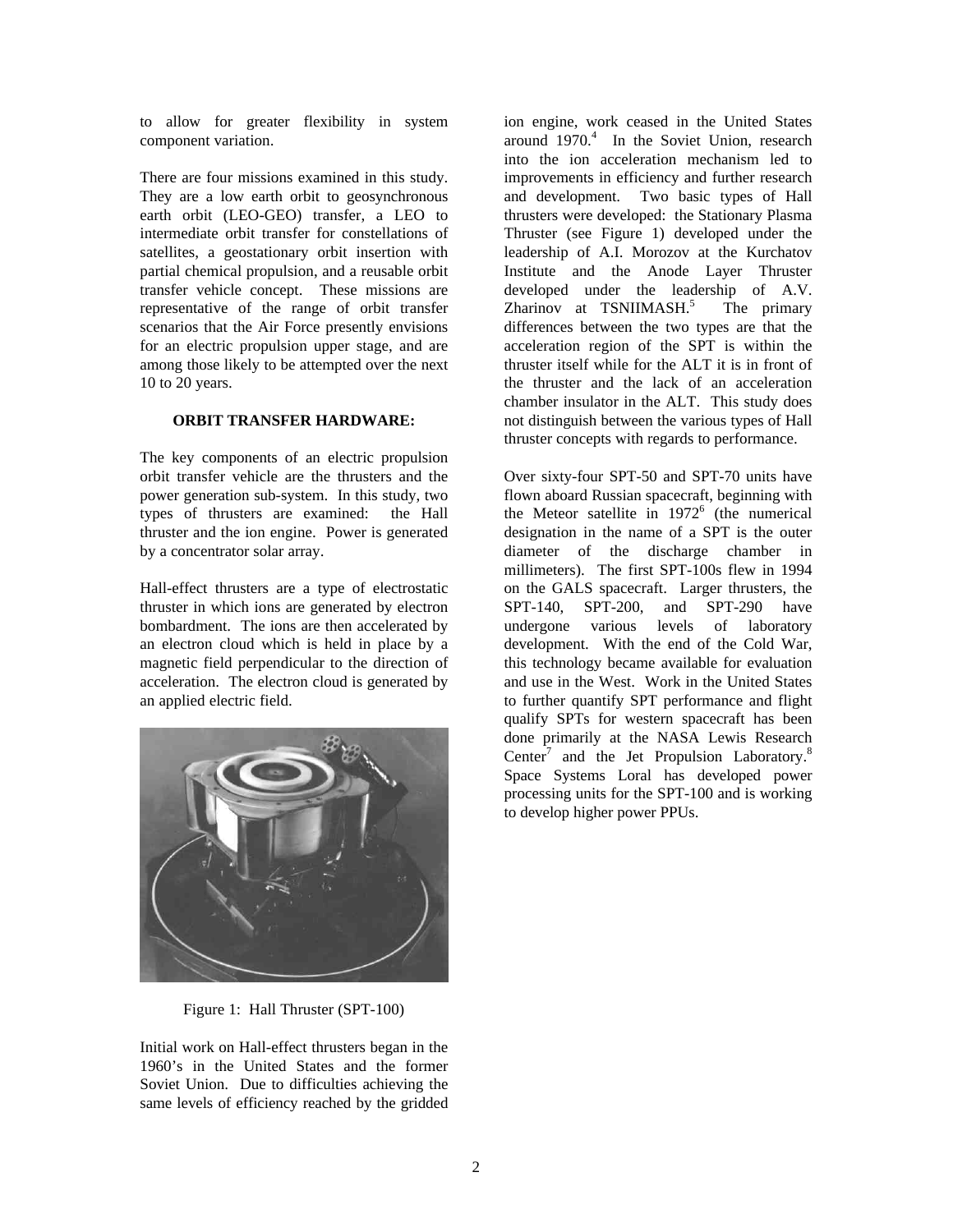

Figure 2: Thruster Power versus Specific Impulse

By examining a range of thruster sizes and operating conditions,  $9,10,11$  we are able to make modeling predictions. One of the most important parameters for this study is the curve of thruster power in terms of the specific impulse  $(I_{\rm SD})$ . As specific impulse increases, the discharge voltage will increase as well. The Hall thruster power is modeled using a polynomial fit. This relation is shown in Figure 2.

The thruster efficiency is modeled using the relationship:

$$
\eta = \frac{a}{1 + \frac{b}{\left(g_o I_{sp}\right)^2}}
$$
(1)

which is based on the ion thruster efficiency equation developed by Brophy.<sup>12</sup> This efficiency model is shown in Figure 3.



Figure 3: Thruster Efficiency versus Specific Impulse

In the gridded ion engine (see Figure 4), propellant is injected into an ionization chamber and ionized by electron bombardment. The propellant is then electrostatically accelerated through a series of biased grids. Traditionally, these grids have been molybdenum, though recent work has been done to develop carboncarbon composite grids.

In the United States, ion engines were developed at NASA's Lewis Research Center in the late 1950's under the guidance of Dr. Harold Kaufman.<sup>13</sup> The original models used primarily mercury or cesium for propellants. Thruster development has continued at various levels, using thrusters with diameters ranging from 2.5 to 150 centimeters and power levels ranging from 50 W to 200 kW. Flight experiments have included SNAPSHOT, a US Air Force satellite that flew a cesium ion engine in 1965; SERT-2, a NASA satellite that flew a mercury ion engine in 1970; and ETS-3, a Japanese satellite that also flew a mercury ion engine in  $1982<sup>14</sup>$  In the 1980's, emphasis shifted to xenon and other noble gases because of concern over spacecraft contamination and environmental issues during ground testing. As part of its New Millennium program, NASA has been developing NASA's Solar Electric Propulsion Technology Application Readiness (NSTAR) engine for use on the first New Millennium mission, which includes an asteroid and comet fly-by. Other nations including the United Kingdom, Germany, and Japan are also currently developing ion engine technologies.<sup>15</sup> Hughes Space and Communication Co. has undertaken an extensive development effort and has baselined ion engines for North-South Station-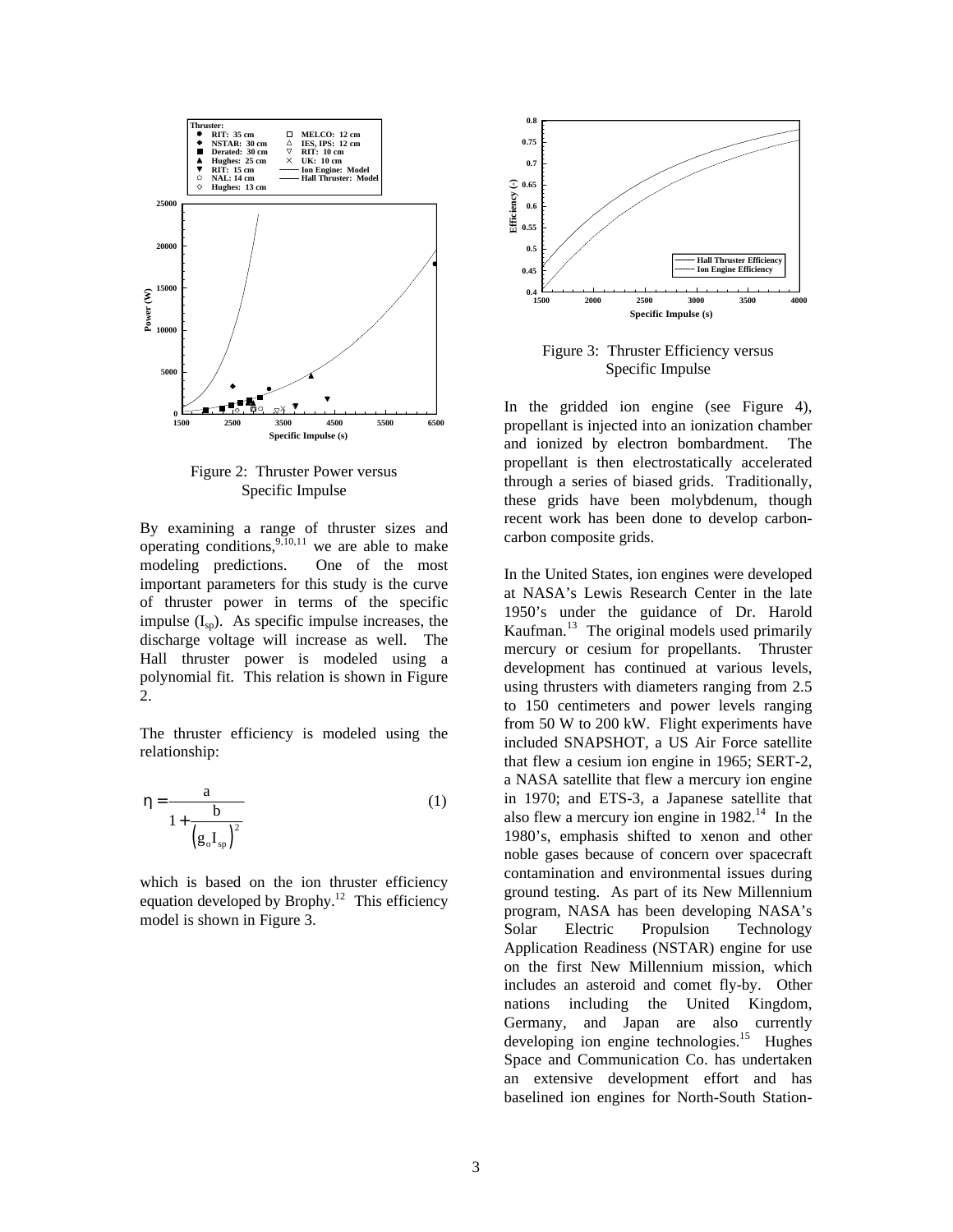keeping on it's next generation of communications satellites.<sup>16</sup>



Figure 4: Ion Engine

In determining the thruster power curve, Figure 2, we took data from a wide range of ion engines.<sup>15,16,17,18,19,20,21,22</sup> Figure 2 shows two distinctly different trends for the ion engines depending on the diameter of the thruster. Thrusters larger than 20 cm follow a steeper power versus specific impulse curve than those smaller than 20 cm. These smaller thrusters are intended primarily for station-keeping missions. Therefore, since this study is concerned with orbit transfer missions, data from thrusters smaller than 20 cm is omitted.

Ion engine efficiency was modeled using the same form as the Hall thruster, and is shown in Figure 3.

One of the main concerns about both Hall thruster and ion engines for orbit transfer is lifetime. Lifetimes of up to 7400 hours (308 days) for the Hall thruster  $(SPT-100)^6$  and 4350 hours (181 days) for the xenon ion engine<sup>21</sup> have been demonstrated, with an 8000 hour (333 days) test set to begin on the NSTAR ion engine. $18$  The primary concern is thruster erosion (wall erosion for the SPT, guard ring erosion for the ALT, and grid erosion for the ion engine) which will become even more of an issue with higher power thrusters.

Of paramount importance for any solar electric propulsion vehicle is solar panel technology.

For orbit transfer missions, concentrator arrays offer several advantages over conventional planar arrays.<sup>14</sup> Concentrator arrays use optics to focus solar radiation onto the solar cells, with concentration ratios up to 100:1. These optics provide inherent radiation shielding that reduces the need for a thick coverglass. This results in both greater radiation resistance and reduced cell area compared to conventional planar arrays. A concern of concentrator arrays is that they demand accurate 2-axis pointing, increasing the complexity of the orientation system.<sup>23</sup> Pointing accuracies of  $\pm$  3° are required as compared to  $\pm$  18° for planar arrays.<sup>24</sup> Projections for concentrator array Projections for concentrator array systems indicate a specific power approaching 100 W/kg and a power to area ratio of well over 200 W/m<sup>2</sup>, for technologies including gallium arsenide and multijunction arrays. Similar performance can be achieved with planar arrays, but with much greater radiation degradation.

### **MODEL:**

The centerpiece of the model is the payload mass fraction equation based on the method developed by Messerole.<sup>3</sup> This method is derived by starting with an initial mass breakdown:

$$
m_o = m_{pl} + m_{pwr} + m_p + m_{tf} + m_{ps'}
$$
  
+  $m_{att} + m_{adap} + m_{ss'} + m_{cont} + m_{rp}$  (2)

where the terms are defined in Table 1.

| Ter              | Name                | Explanation               |
|------------------|---------------------|---------------------------|
| m                |                     |                           |
| $m_{o}$          | <b>Initial Mass</b> | Total System mass at      |
|                  |                     | beginning of E.P.         |
|                  |                     | transfer                  |
| $m_{pl}$         | Payload Mass        | Useful on-station mass    |
| $m_{\text{pwr}}$ | Power Mass          | Mass of power             |
|                  |                     | dependent components      |
|                  |                     | (thrusters, power)        |
|                  |                     | processors, solar arrays, |
|                  |                     | and radiators)            |
| $m_{p}$          | Propellant          | Mass of xenon used for    |
|                  | Mass                | transfer                  |
| $m_{\rm tf}$     | Tank and            | Mass of fuel tank and     |
|                  | Feedsystem          | associated components     |
|                  | Mass                |                           |
| $m_{ps}$         | Primary             | Mass of satellite's       |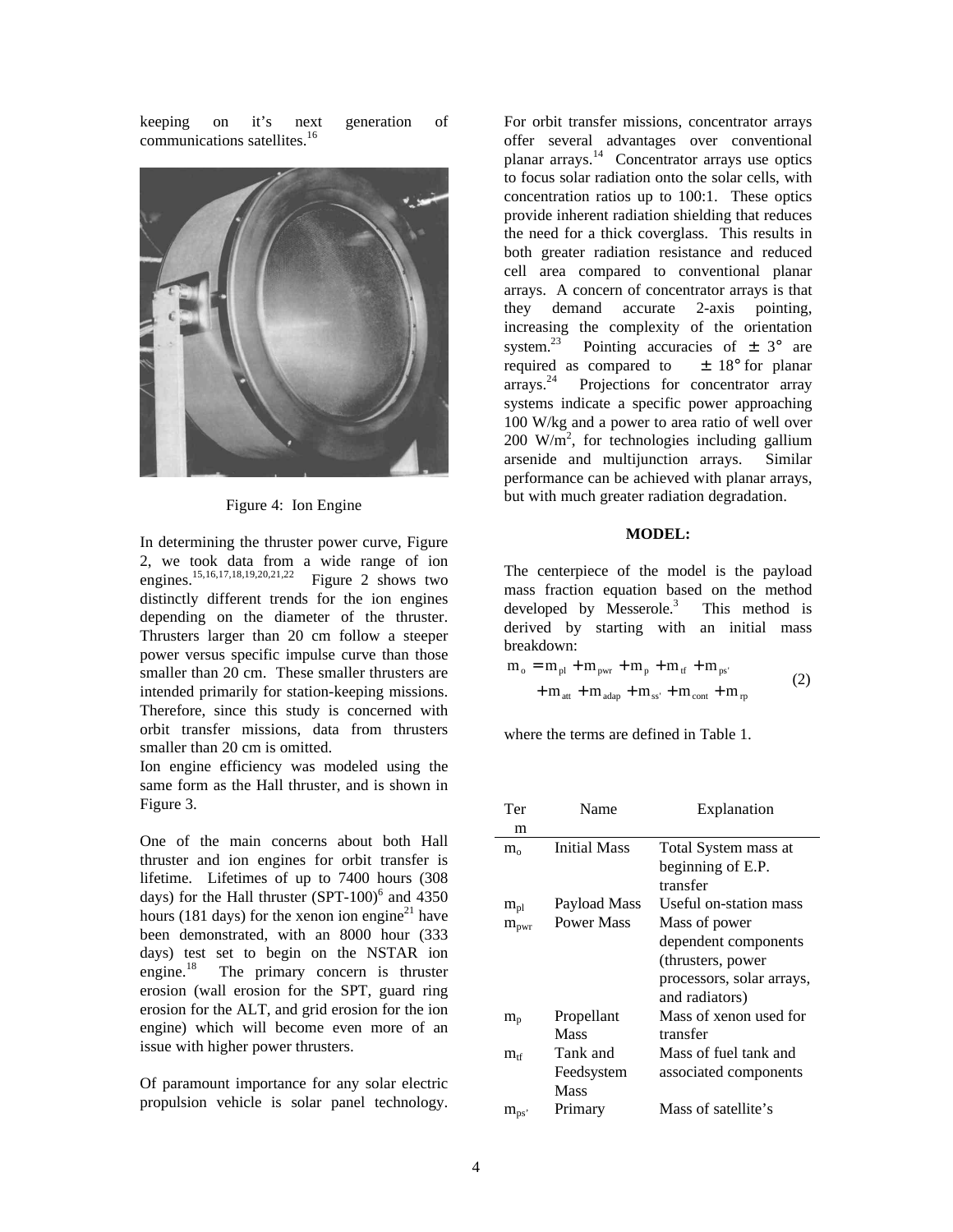|                   | Structure           | major structural         |
|-------------------|---------------------|--------------------------|
|                   | Mass                | components               |
| $m_{\rm att}$     | Attitude            | Mass of attitude control |
|                   | <b>Control Mass</b> | system                   |
| $m_{\text{adap}}$ | Adapter Mass        | Mass of propulsion to    |
|                   |                     | satellite adapter        |
| $m_{ss}$          | Secondary           | Mass of power related    |
|                   | Structure           | system structures        |
|                   | Mass                |                          |
| $m_{\text{cont}}$ | Contingency         | Contingency mass for     |
|                   | Mass                | power related systems    |
| $m_{rp}$          | Radiation           | Mass of shielding to     |
|                   | Protection          | protect payload from     |
|                   | Mass                | radiation damage         |
|                   |                     |                          |

Table 1: Mass Breakdown

The masses are divided by the total initial system mass to obtain mass fractions. The propellant tank and feedsystem mass fraction is calculated by dividing by the mass of the fuel and is expressed as the tank and feedsystem fraction,  $f_{\text{tf}}$ . The primary structure mass, attitude control mass, and adapter mass are combined into one term, the primary structure fraction, f<sub>ps</sub>. The secondary structure and contingency mass fractions are expressed in terms of the propulsion system dry mass (power mass plus tank and feedsystem mass) and are combined into the secondary structure fraction, fss. The radiation protection mass is expressed in terms of the payload mass using the radiation protection fraction, f<sub>rp</sub>. Combining these terms, Equation 2 can be rewritten to express the payload fraction as:

$$
\frac{m_{pl}}{m_o} = \frac{\left(1 - f_{ps}\right) - \left(1 + \left(1 + f_{ss}\right)\left(\frac{m_{pwr}}{m_p} + f_{tf}\right)\right) \frac{m_p}{m_o}}{1 + f_{rp}} \tag{3}
$$

Other than the fractions, there are two terms in the payload fraction equation. The first term is the propellant mass fraction and the second is the power mass to propellant mass ratio. The propellant mass fraction is calculated from the rocket equation:<sup>25</sup>

$$
\frac{m_{p}}{m_{o}} = 1 - e^{-\Delta V_{\text{Tu}}/g_{o}I_{sp}}
$$
(4)

Where  $\Delta V_{\text{Tot}} = (1 + f_{\text{perf}}) \Delta V$  and  $f_{\text{perf}}$  is an orbit transfer performance factor designed to account for thrust vector misalignment, off nominal thruster performance, and other contingencies.

The power mass to propellant mass ratio,  $(m_{\text{nwr}}/m_{\text{n}})$ , is calculated using the propellant mass flow rate to obtain:

$$
\frac{m_{\text{pwr}}}{m_{\text{p}}} = \frac{m_{\text{pwr}}}{t_{\text{t}} \dot{m}_{\text{p}}}
$$
(5)

Where  $t_t$  is the thrusting time, equal to the trip time (t) multiplied by the non-occulated transit percentage. It is taken to be 86%, which is the case for a 180 day LEO to GEO mission, but is not adjusted for changes in trip time or mission. Using the definition of specific impulse and efficiency, we can then rewrite Equation 5 as:

$$
\frac{m_{\text{pwr}}}{m_{\text{p}}} = \frac{\left(g_{\text{o}}I_{\text{sp}}\right)^{2}}{2t_{\text{t}}\eta_{\text{ppu}}\eta_{\text{t}}f_{\text{ave}}\alpha}
$$
(6)

The term  $f_{ave}$  is the mission average power fraction which accounts for solar array degradation due to radiation damage. It is dependent on the solar array technology and trip time. For planar arrays, it is 0.70 for a 180 day transfer, for concentrator arrays, it is 0.97 for the same trip time. $3$ 

The overall specific power (for the power dependent components),  $\alpha$ , is defined as:

$$
\alpha = \frac{P_{B.O.L.}}{m_{pwr}} = \frac{P_{B.O.L.}}{m_a + m_{ppu} + m_t + m_{rad}} \tag{7}
$$

Where  $P_{B.O.L.}$  is the power at the beginning of the orbit transfer vehicle's life. Then we determine the specific power by inversely summing the component specific powers:

$$
\alpha = \left(\alpha_{\rm a}^{-1} + \alpha_{\rm ppu}^{-1} + \alpha_{\rm t}^{-1} + \alpha_{\rm rad}^{-1}\right)^{-1}
$$
 (8)

Solar array specific power,  $\alpha_a$ , is taken from data on concentrator array technologies to be 100 W/kg.<sup>14</sup>

For the thruster specific power,  $\alpha_t$ , baseline conditions are taken from the SPT-100 and the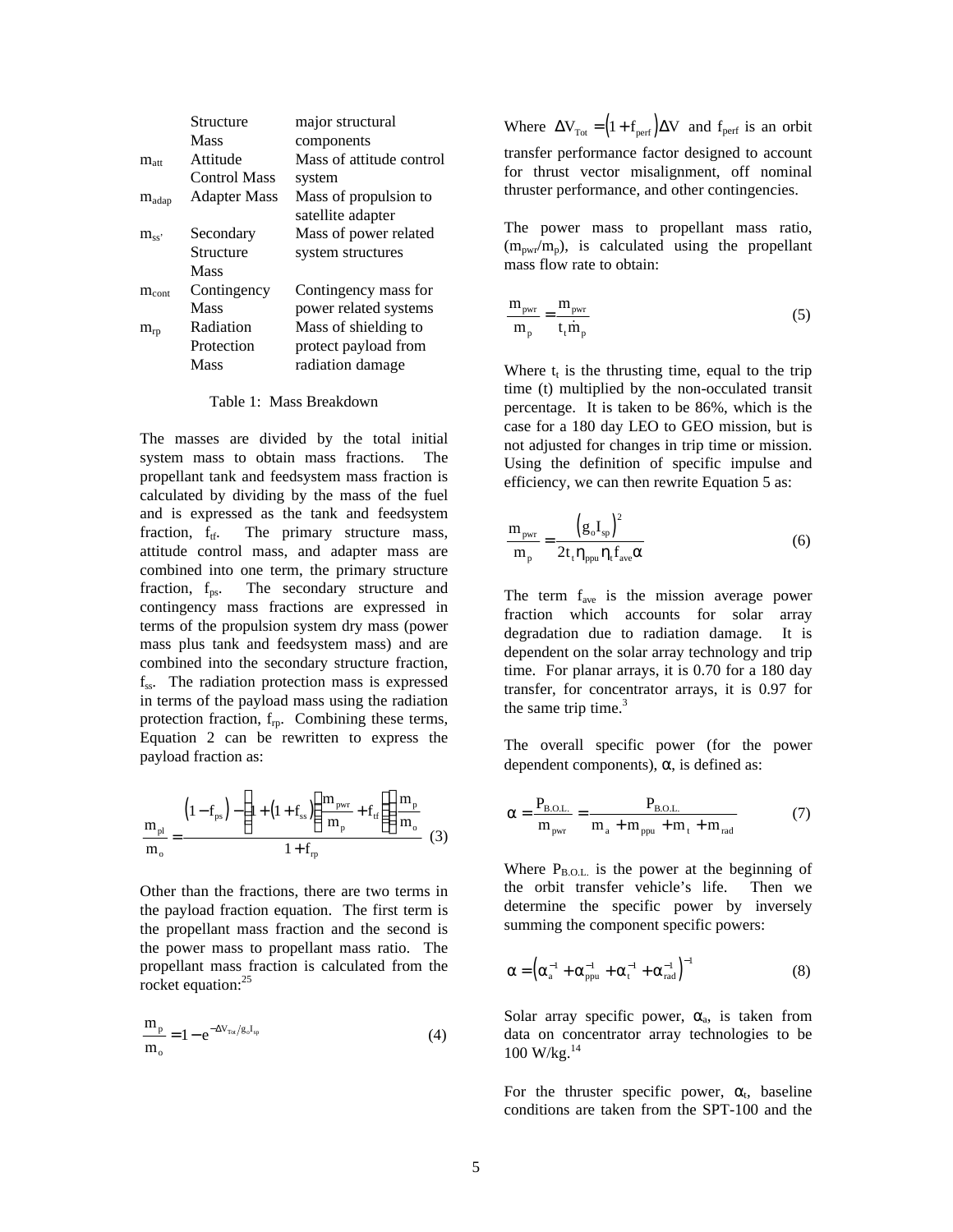NSTAR ion engine. It is then possible to show that if thruster mass is proportional to mass flow rate and mass flow rate is invariant with respect to input power, the specific power varies according to the relation:<sup>3</sup>

$$
\alpha_{t} = \alpha_{\text{to}} \frac{\eta_{\text{o}}}{\eta} \frac{I_{\text{sp}}^{2}}{I_{\text{sp}}^{2}} + \alpha^{*}
$$
 (9)

The constants  $\alpha_0$  and  $\alpha^*$  are determined by curve fitting actual thruster data as shown in Figure 5. For the ion engine, only large (diameter  $\geq 20$ cm) ion engines are considered relevant. The optimal values found for these are summarized in Table 2.



Figure 5: Thruster Specific Power versus Specific Impulse

| Thruster | $\alpha$ | $\alpha$ | $I_{SDO}$ | $\eta_{\alpha}$ |
|----------|----------|----------|-----------|-----------------|
| Hall     | 385.7    | 0.0      | 1600      | 0.49            |
| Thruster |          |          |           |                 |
| Ion      | 347.0    | $-243.0$ | 2500      | 0.62            |
| Engine   |          |          |           |                 |

Table 2: Thruster Specific Power Constants

For the power processing unit's specific power  $\alpha_{\text{opu}}$ , data was gathered from documented Hall thruster and ion engine PPUs.<sup>6,18</sup> Additionally, due to a lack of other high power  $(>3 \text{ kW})$  space qualified PPUs for xenon propellant systems, data from the US Air Force's 26 kW arcjet Electric Propulsion Space Experiment's (ESEX) PPU is included.<sup>26</sup> The ESEX PPU is a 1991

design and is considered a conservative estimate of future PPU specific power performance. The resulting specific power versus PPU input power (shown in Figure 6), was linearly curve fit with two straight lines. However, since power is an output quantity from this analysis, the recommended power per thruster is used to determine the PPU specific power by assuming one PPU per thruster.



Figure 6: PPU Specific Power versus Input Power

Based on documented PPUs, the efficiency was set to 93% for the Hall thruster $^6$  and 90% for the ion engine.<sup>17</sup> The lower efficiency of the ion engine PPU is due to its more complex power needs.

Finally, for the radiator specific power,  $\alpha_{rad}$ , a value of 32 W/kg is assumed for a system with a PPU of 92% efficiency.<sup>17</sup>

The required beginning of life input power for a given thruster system can be determined from the overall specific power, the power mass to propellant mass ratio, the propellant mass fraction, and the initial mass:

$$
P_{B.O.L.} = m_o \frac{\left(g_o I_{sp}\right)^2}{2t_t \eta_{peu} \eta_t f_{ave}} \left(1 - e^{-\Delta V_{T\alpha}/g_o I_{sp}}\right)
$$
 (10)

#### **MISSIONS:**

Four orbit raising missions are considered in this paper:

1. Low earth orbit (LEO) to geosynchronous earth orbit (GEO) all-electric propulsion transfer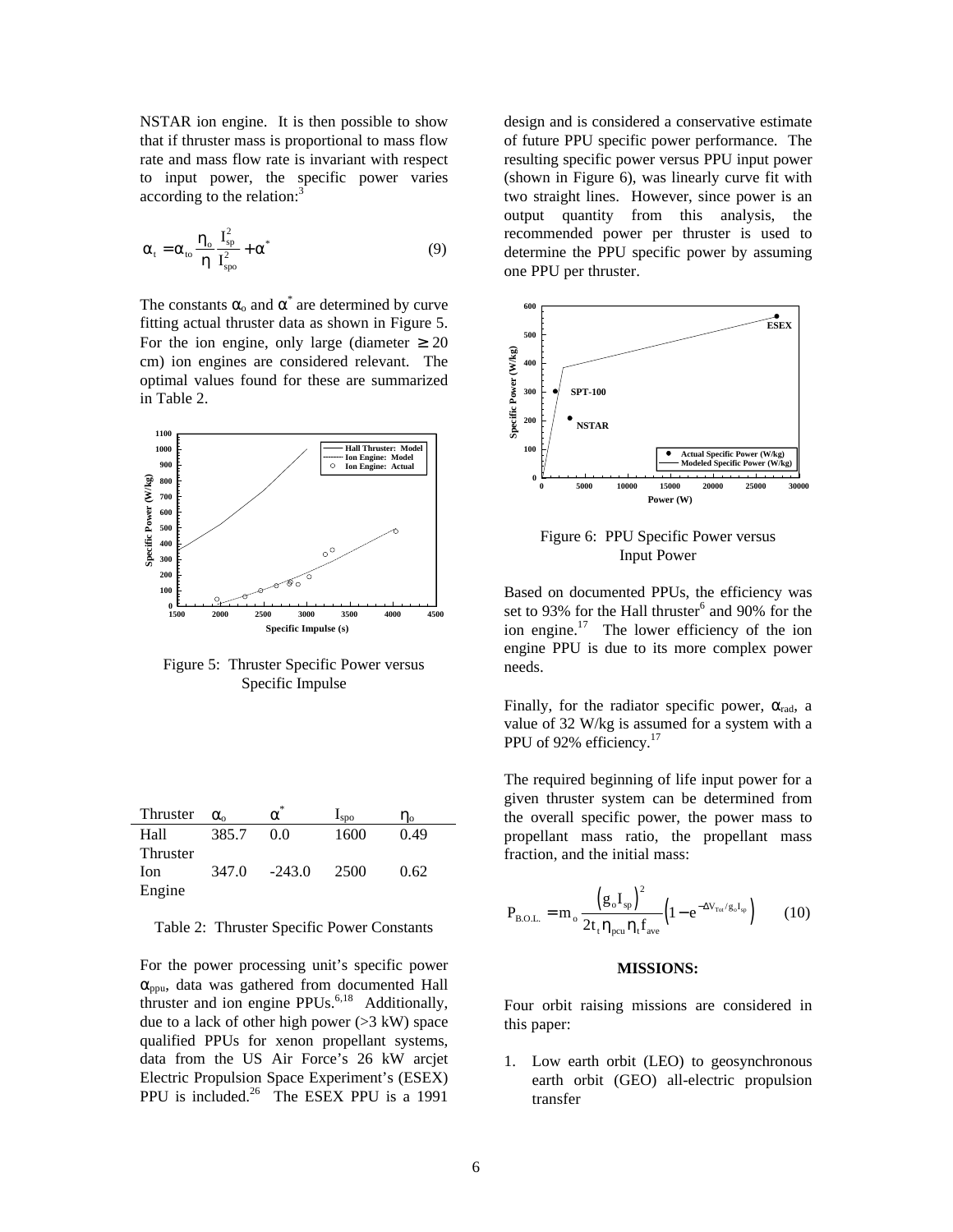- 2. LEO to LEO (higher) orbit transfer for constellations of LEO satellites
- 3. Geostationary orbit insertion with partial chemical propulsion (orbit topping)
- 4. Reusable Orbit Transfer Vehicle (ROTV) for LEO to GEO transfer

These missions represent a cross section of future orbit transfer missions for which electric propulsion is a viable option. High  $I_{\rm{sp}}$  and  $\Delta V$ missions involving interplanetary transit are not considered since they do not fall with the US Air Force's current mission parameters.

Though not a direct part of the orbit transfer mission, the launch vehicle makes a major impact on mission parameters, especially with regards to launch mass and payload faring size. The launch vehicles considered in this study were the McDonnell Douglas Delta II (7920), the General Dynamics Atlas IIAS, and the Lockheed Martin Titan IV with Hercules Solid Rocket Motor Upgrade (SRMU). Launches to LEO were not to the traditionally used 100 nautical mile (185 km), 28º circular orbit. This was due to the fact that the large solar arrays necessary for electric propulsion OTVs coupled with their low thrust create a thrust to drag ratio dangerously close to one. It was found however, that by raising the launch altitude to 300 km, approximately 98% of the LEO mass could be retained while raising the thrust to drag ratio to almost ten. In all cases, the largest payload faring available was used with the booster to insure that maximum space was provided for large components such as solar arrays. With these considerations, the masses inserted into the 300 km LEO orbits are summarized in Table 3.

| <b>Booster</b> | Launch Mass        |
|----------------|--------------------|
| Delta II       | $4915$ kg          |
| Atlas IIAS     | $8300 \text{ kg}$  |
| Titan IV       | $21150 \text{ kg}$ |

# Table 3: LEO Masses $^{27}$

Thruster sizing is a major concern of satellite manufacturers. Due to the existence of a parametric series of Hall thrusters, it is possible to derive a sizing relation with respect to specific impulse based on the thrusters' characteristics. This relation is shown in Figure 7 with existing and planned thrusters identified. However, the physical dimensions of the ion engine are not as sensitive to changes in specific impulse (and thus power) as the Hall thruster. Therefore, all ion thrusters are assumed to be 30 cm in this study. Thirty centimeters is the average size of the large ion engines considered in this study.



Figure 7: Hall Thruster Diameter versus Specific Impulse

In this analysis,  $\Delta V$  is calculated using the first order approximation:

$$
\Delta V = \sqrt{V_o^2 + V_f^2 - 2V_oV_f \cos \varphi}
$$
 (11)

The effect of gravity on  $\Delta V$ , due to the longer electric propulsion trip times is ignored in this analysis. In other cases, such as the orbit topping mission,  $\Delta Vs$  had previously been calculated using sophisticated orbit transfer codes like  $SECKSPOT<sup>28</sup>$  which include the gravity  $\Delta V$ . These previously calculated  $\Delta V$ 's were manually entered for analysis. In no cases were the two ΔV methods mixed.

The mission parameters  $(ΔV)$  and mass fractions) for the four missions examined are shown in Table 4.

## **LEO-GEO Transfer:**

The first mission examined was a basic LEO-GEO orbit transfer. This mission is applicable not only to communications satellites, but also to proposed observation and reconnaissance missions. Transit times of 180, 270, and 360 days were examined for launches on all three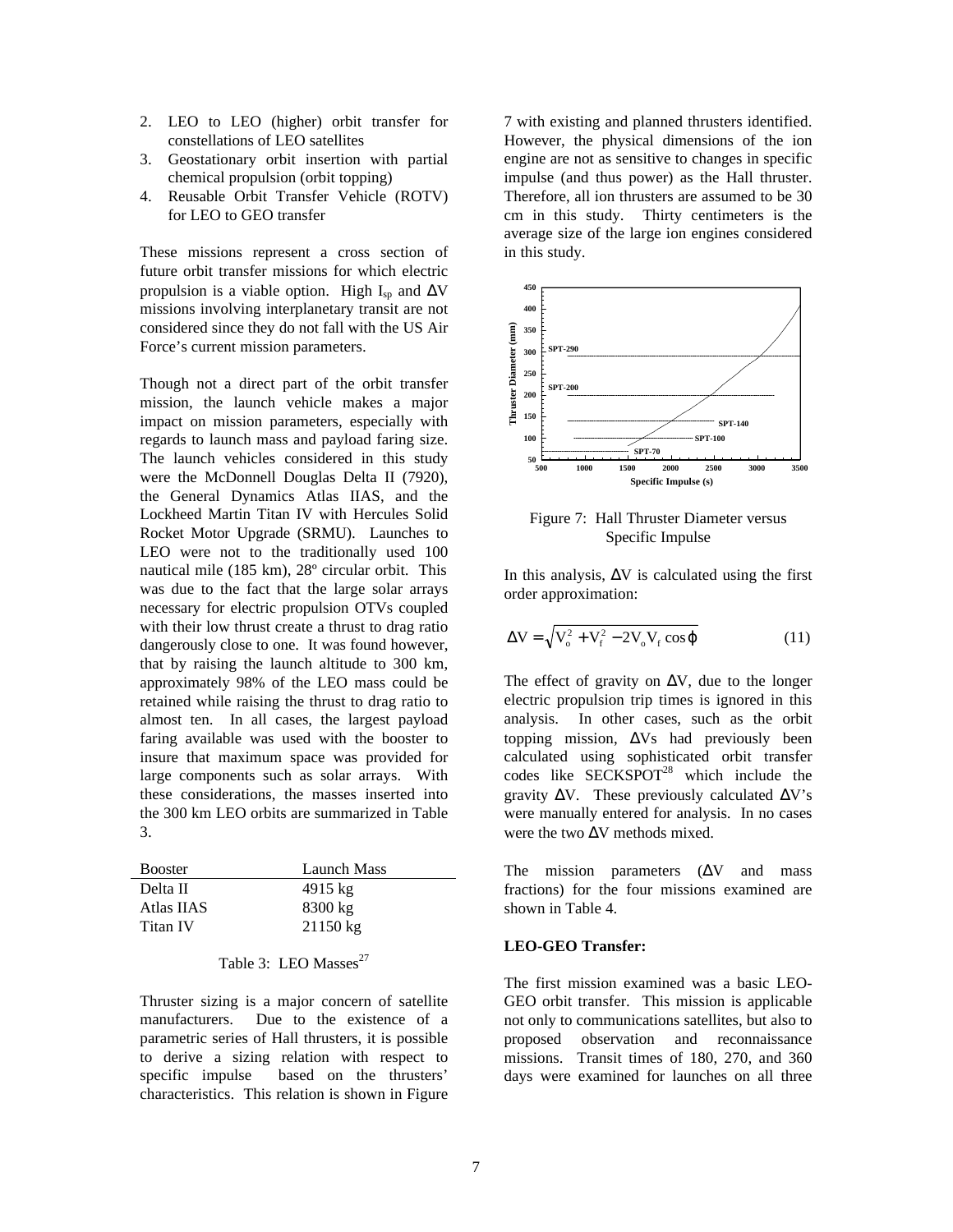launch vehicles. The values used in the payload fraction equations are shown in Table 4.

Key parameters determined are the payload mass fraction, the array output power required, and the number of thrusters necessary. We note that payload mass fraction is independent of initial mass and thus invariant with launch vehicle. However, the power and number of thrusters is strongly dependent on the initial mass launched into LEO.

It is clear that no single parameter determines the best thruster configuration for any given mission.

| Parameter         | LEO-GEO          | <b>LEO</b> Constellation | <b>Orbit Topping</b>        | Reusable OTV                           |
|-------------------|------------------|--------------------------|-----------------------------|----------------------------------------|
| $\Delta V$        | 5233 m/s         | $276.8 \text{ m/s}$      | Varies                      | $5233 \text{ m/s}$                     |
| $f_{\text{perf}}$ | 0.01             | 0.01                     | 0.01                        | 0.01                                   |
| $f_{\rm ps}$      | 0.06             | 0.06                     | 0.06                        | 0.20                                   |
| $f_{ss}$          | 0.10             | 0.10                     | 0.10                        | 0.10                                   |
| $f_{tf}$          | 0.12             | 0.12                     | 0.12                        | 0.12                                   |
| $f_{rp}$          | $0.03$ (t/180)   | 0.20                     | $0.03$ (t/180)              | $0.03$ (t/180)                         |
| $f_{\text{ave}}$  | $1-0.03$ (t/180) | 0.97                     | 1-0.03 (t/180): $t \ge 180$ | n                                      |
|                   |                  |                          | 0.97: $t < 180$             | $\prod_{i=1} \mathbf{f}_{\text{avei}}$ |
|                   |                  |                          |                             | $n =$ transfer number                  |
| $f_{\text{avei}}$ |                  |                          |                             | $1-0.03$ (t/180)                       |

Table 4: Mission Parameters

It must be a combination of critical factors including trip time, payload mass fraction, power required, and number of thrusters.

Figures 8 through 10 show that for LEO-GEO transfers Hall thrusters deliver a higher maximum payload fraction than ion engines. This is driven by the fact that ion engine systems have a lower overall specific power compared to Hall thruster systems. From Equation 6, we see that this gives a higher power system mass to propellant mass ratio, resulting in a lower payload fraction from Equation 3. The major factor driving the overall specific power differential is the lower specific power of the ion engine itself. This is clearly seen from Figure 5. A secondary effect is the lower power per thruster for the ion engine (as seen from Figure 2), resulting in ion engine PPUs having lower specific powers, from Figure 6, for similar specific impulses. Comparing Figures 8 through 10, we note that increasing trip time decreases the differential between Hall thrusters and ion engines. The decrease results from Equation 6, where increasing trip time lessens the overall effect of specific power on payload fraction.



Figure 8: Payload Mass Fraction versus Specific Impulse, Trip Time = **180 Days**



Figure 9: Payload Mass Fraction versus Specific Impulse, Trip Time = **270 Days**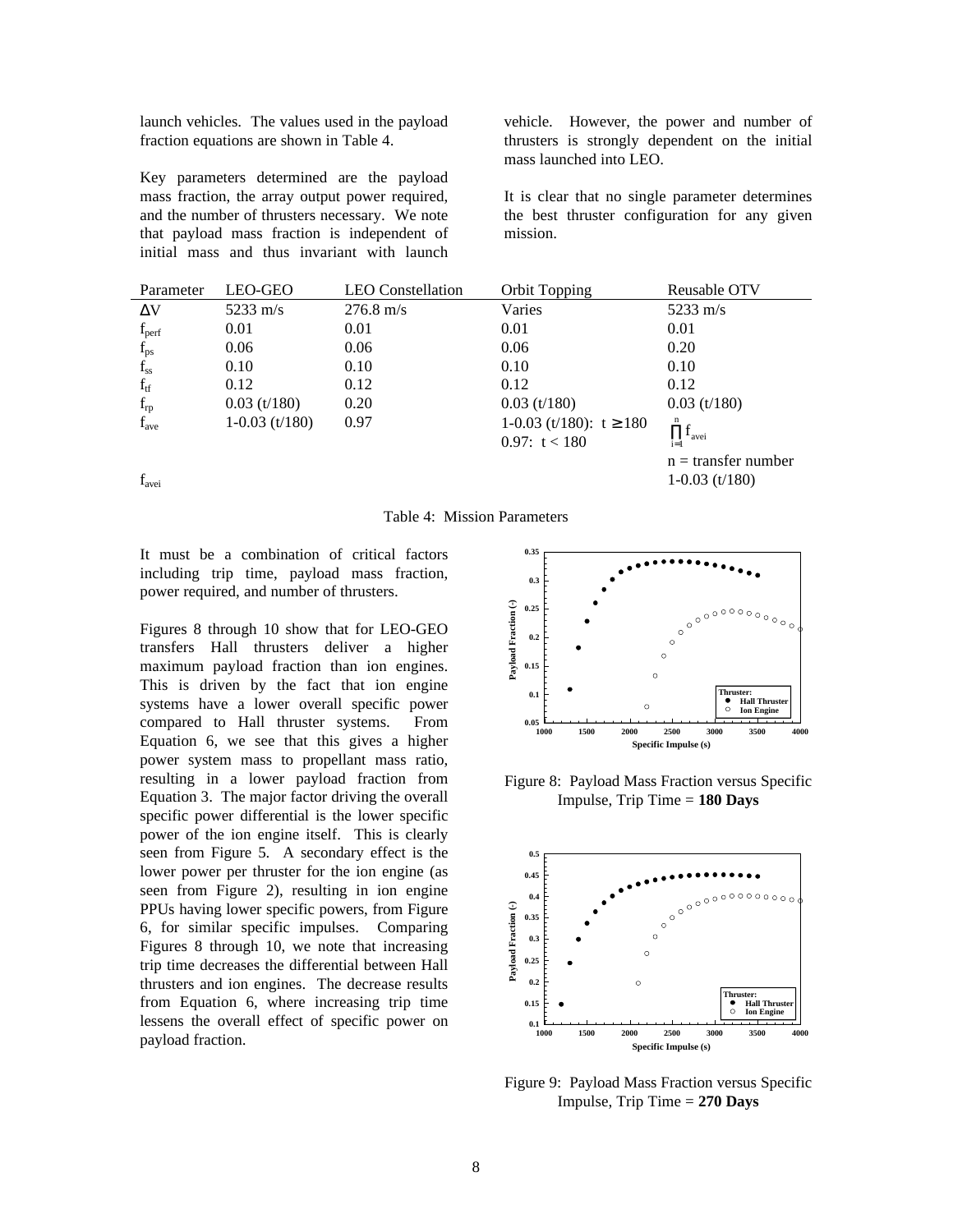

Figure 10: Payload Mass Fraction versus Specific Impulse, Trip Time = **360 Days**

Figure 8 shows a peak in the payload fraction. This peak occurs for all trip times, but as trip time is increased, it occurs at progressively higher specific impulses. The peak can be explained as follows. As specific impulse is increased, we see from Equation 4 that the propellant fraction decreases. Looking at the power mass/propellant mass term in Equation 6, we see that the numerator increases with the square of the specific impulse. The terms in the denominator dependent on the specific impulse, the specific power and the thruster efficiency, also increase with specific impulse, but not as rapidly as the numerator (except at low specific impulses, where the efficiency term as seen in Figure 3 increases rapidly). Thus, the power mass/propellant mass term increases with increasing specific impulse. As specific impulse is increased, the increasing power mass/propellant mass term is countered by the decreasing propellant mass fraction in Equation 3, resulting in the initial rise in payload fraction versus specific impulse that we see in Figure 8. However, we note from Equation 4 that the rate of decrease of the propellant fraction slows with increasing specific impulse. Therefore, eventually the increase in power mass/propellant mass will overcome decreases in propellant fraction, resulting in the eventual decrease in payload fraction that is also observed in Figure 8. To summarize, increases in power system mass fraction with increasing specific impulse begin to dominate the system, eliminating room for payload.

Next, we look at required power versus specific impulse as shown in Figures 11 through 13.



Figure 11: Required Power versus Specific Impulse: Trip Time = **180 Days**



Figure 12: Required Power versus Specific Impulse: Trip Time = **270 Days**



Figure 13: Required Power versus Specific Impulse: Trip Time = **360 Days**

For a given specific impulse, trip time, and payload the power levels are very similar between Hall thruster and ion engine systems, as expected from Equation 10, since the only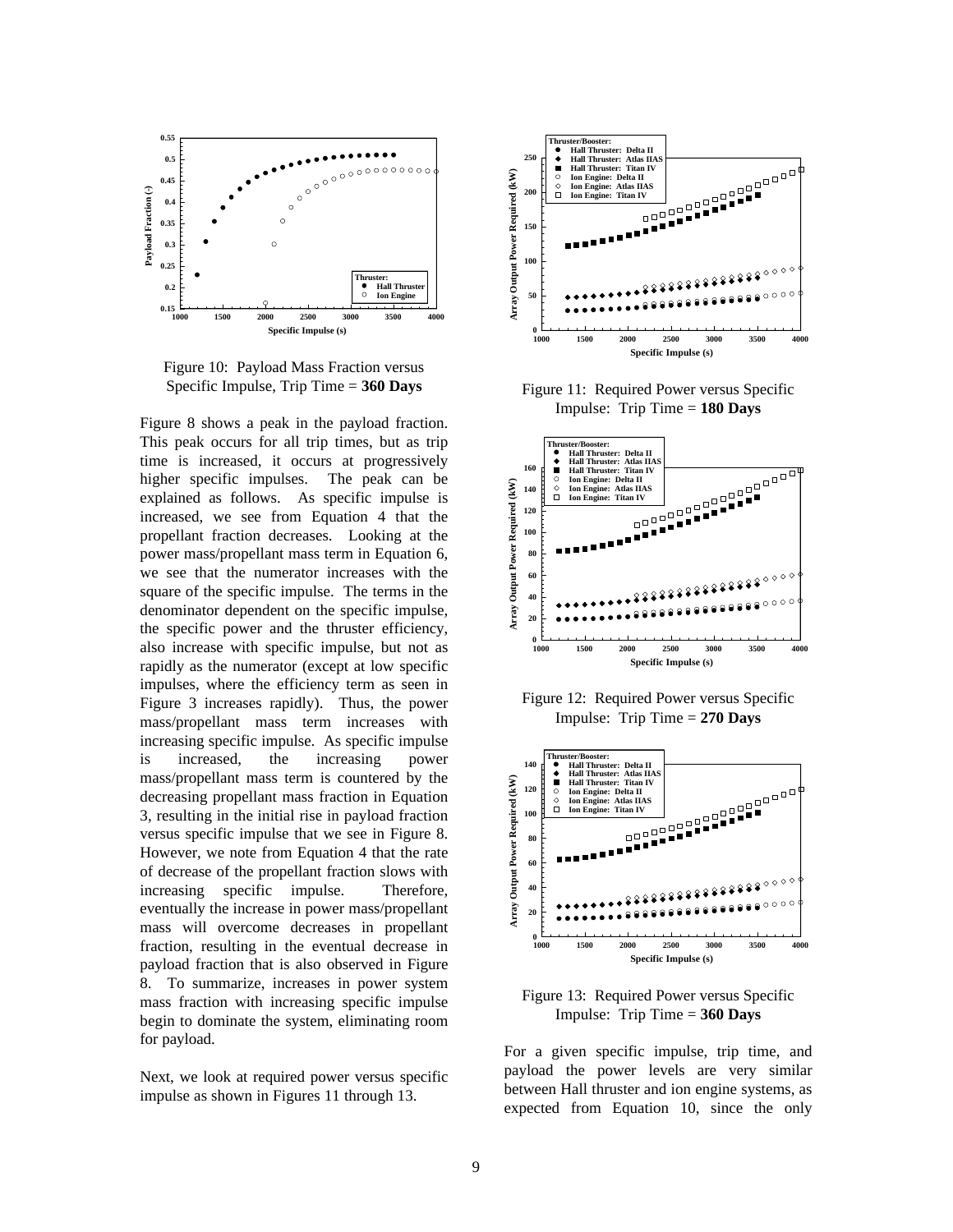differences are the thruster and PPU efficiencies. However, when comparing power levels for equal payload fractions, Hall thruster systems require significantly lower power. Given projected trends in GEO satellite power levels, it appears from figures 11 through 13 that transfers of Delta II and Atlas IIAS payloads with trip times in the 270 to 360 day range should be feasible within the next 15 years. However, it appears that transfers of Titan IV class payloads will be impractical for some time to come.



Figure 14: Number of Thrusters versus Specific Impulse: Trip Time = **180 Days**



Figure 15: Number of Thrusters versus Specific Impulse: Trip Time = **270 Days**



Figure 16: Number of Thrusters versus Specific Impulse: Trip Time = **360 Days**

Next, we look at the number of thrusters, operating at nominal conditions, necessary to accomplish the orbit transfer. From Figures 11 through 13, we see that the total power for a mission goes up with increasing specific impulse. However, examining Figure 2, we see that the power capacity per thruster also increases, and at a higher rate. Therefore, the number of thrusters, determined by dividing the total power by the power per thruster, decreases with increasing specific impulse. For redundancy purposes, we never consider fewer than two thrusters.

From Figures 14 through 16, we note that at lower specific impulses an impractical number of thrusters is required. As specific impulse is increased, the number of Hall thrusters necessary drops to realistic levels (less than 10) in all cases. Ion engines, however, only reach the ten thruster cutoff for the 270 and 360 day Delta II missions and the 360 day Atlas IIAS missions. The Titan IV mission does not appear in Figures 14 and 15 since the minimum number of ion engines is 50 and 32 respectively. Ion engine systems require higher power and, more importantly, ion engines increase in power capacity per thruster more slowly than Hall thrusters, as can be seen from Figure 2.

Faring volumetric constraints of the propulsion system are anticipated to be another major concern of satellite manufacturers. LEO-GEO transfers require a large number of present generation thrusters. For example, a Delta II launch with an 180 day trip time delivers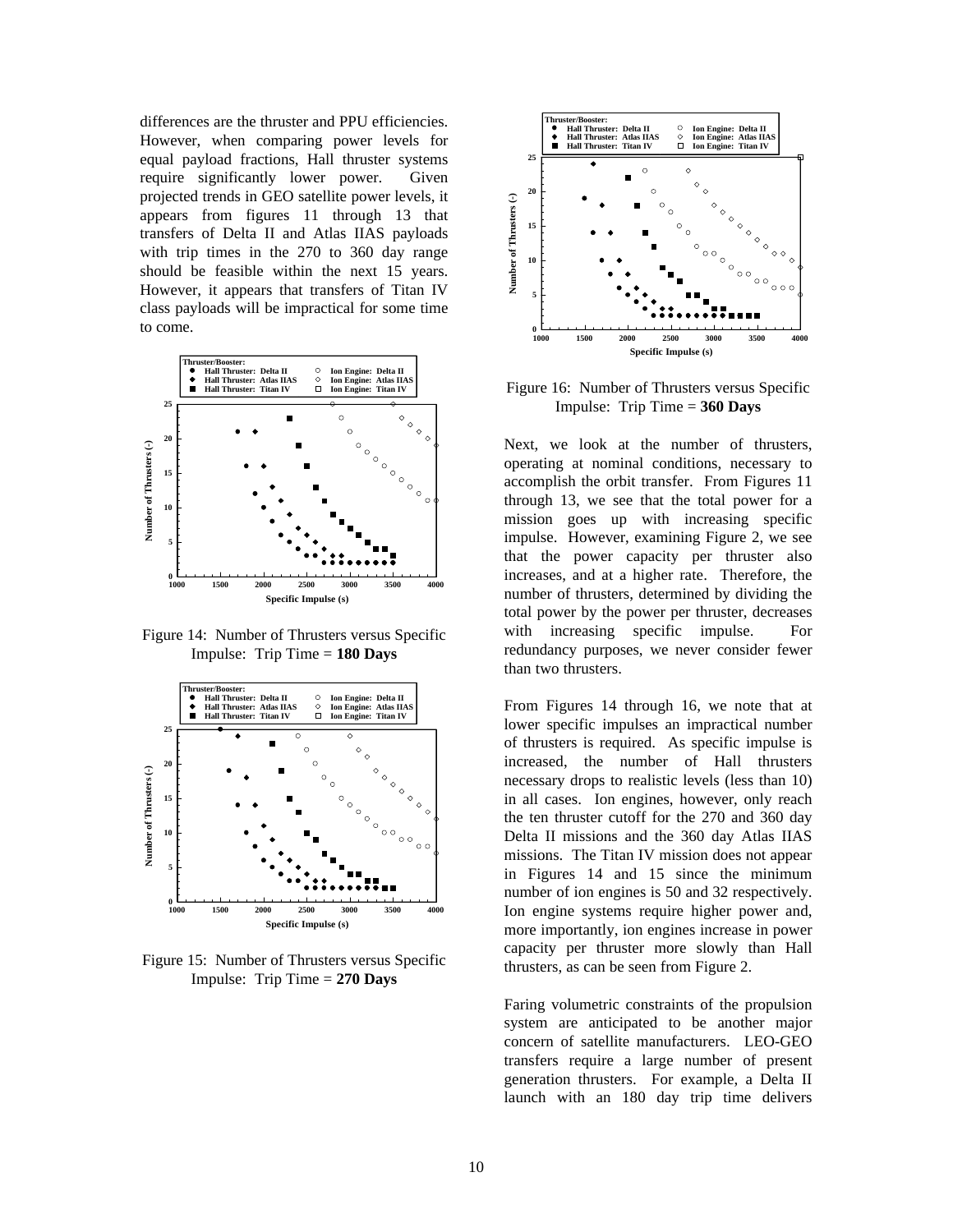maximum payload using three 210 mm (approximate) Hall thrusters operating at 2500 s specific impulse and 35.6 kW of total power. This results in a total thruster area of approximately  $0.26 \text{ m}^2$ . By comparison, maximum payload for an ion engine system is obtained from eighteen thrusters (30 cm diameter), operating at 3200 s specific impulse and 45.5 kW total power. This is  $3.16 \text{ m}^2$  of thruster area, or over twelve times the area of a Hall thruster system. A more practical system would probably have four larger ion thrusters, of approximately 64 cm each (the equivalent grid area of the eighteen smaller thrusters), however these larger thrusters may have significantly different operating conditions.

It appears in general that Hall thrusters are the best choice for LEO-GEO transfers. Ignoring Titan IV payloads, Hall thrusters in the specific impulse range of 2000 to 3000 s can deliver high payload fractions at power levels that are consistent with future trends for GEO satellites, and can do so with a realistic number of thrusters.

The true benefit of electric propulsion becomes even clearer when it is compared to chemical propulsion systems. Looking at the maximum payload deliverable to GEO and payload fraction for the Hall thruster cases examined and for all chemical systems in Table 5, we see large increases in payload capacity. This increase in payload capacity gives three major benefits. First, and most obvious, it permits increases in useful payload delivered to orbit. This increased payload could result in increased satellite hardware or additional propellant for stationkeeping to lengthen the life of the satellite. Second, increases in payload capacity will relax constraints on satellite design, allowing greater flexibility. Third, and perhaps most importantly, it allows for launch vehicle downsizing in some cases, as can be seen for 270 and 360 day transfers for the Delta II compared to the chemical Atlas IIAS. The obvious deterrent to these systems is the trip time required.

| System                 | Delta II         | Atlas             | Titan IV          |
|------------------------|------------------|-------------------|-------------------|
|                        |                  | <b>HAS</b>        |                   |
| Chemical <sup>27</sup> | $900 \text{ kg}$ | $2100 \text{ kg}$ | $4550 \text{ kg}$ |
|                        | 18.3%            | 22.6%             | 21.5%             |

| 180 Day EP 1637 kg         | $2766 \text{ kg}$ | 7047 kg  |
|----------------------------|-------------------|----------|
| 33.3%                      |                   |          |
| 270 Day EP 2214 kg 3739 kg |                   | 9528 kg  |
| 45.0%                      |                   |          |
| 360 Day EP 2506 kg 4232 kg |                   | 10784 kg |
| 51.0%                      |                   |          |

# Table 5: Chemical and Electric Propulsion GEO Masses

# **LEO Constellations**:

The second case is representative of transfers needed for LEO constellations. The particular case studied here is a space based observation system. It is based on the use of a large constellation (1148 satellites) in a Walker orbit at an altitude of 500 miles for theater level reconnaissance as discussed by Fiedler and Preiss.<sup>29</sup> Though this concept was not Though this concept was not recommended in their study due to the cost of such a large number of satellites, the operating parameters nevertheless provide an excellent reference point for other potential LEO satellite constellations. For this case, we use a ΔV of 276.8 m/s, which is the  $\Delta V$  from 162 to 500 miles. This mission  $\Delta V$  does not include any inclination change or repositioning during the satellite's lifetime. Here, trip times of 180, 90, and 30 days are considered using each of the three launch vehicles.

There are two other parameter changes for this mission. The first is that since these satellites will be operating in a much more radiationally intense orbit than geosynchronous satellites, the radiation protection fraction,  $f_{\rm rp}$  (the mass of the radiation shielding necessary to protect the payload, expressed in terms of the mass of the payload), is set to 0.20 as compared to 0.03 to 0.06 for the LEO-GEO case. Second, the average power fraction is maintained at the 180 day level, which is 0.97 for all missions. The parameters used are summarized in Table 4.

In proceeding to the analysis of LEO constellations, one notes that the same quantities are of interest as for the LEO-GEO transfer case.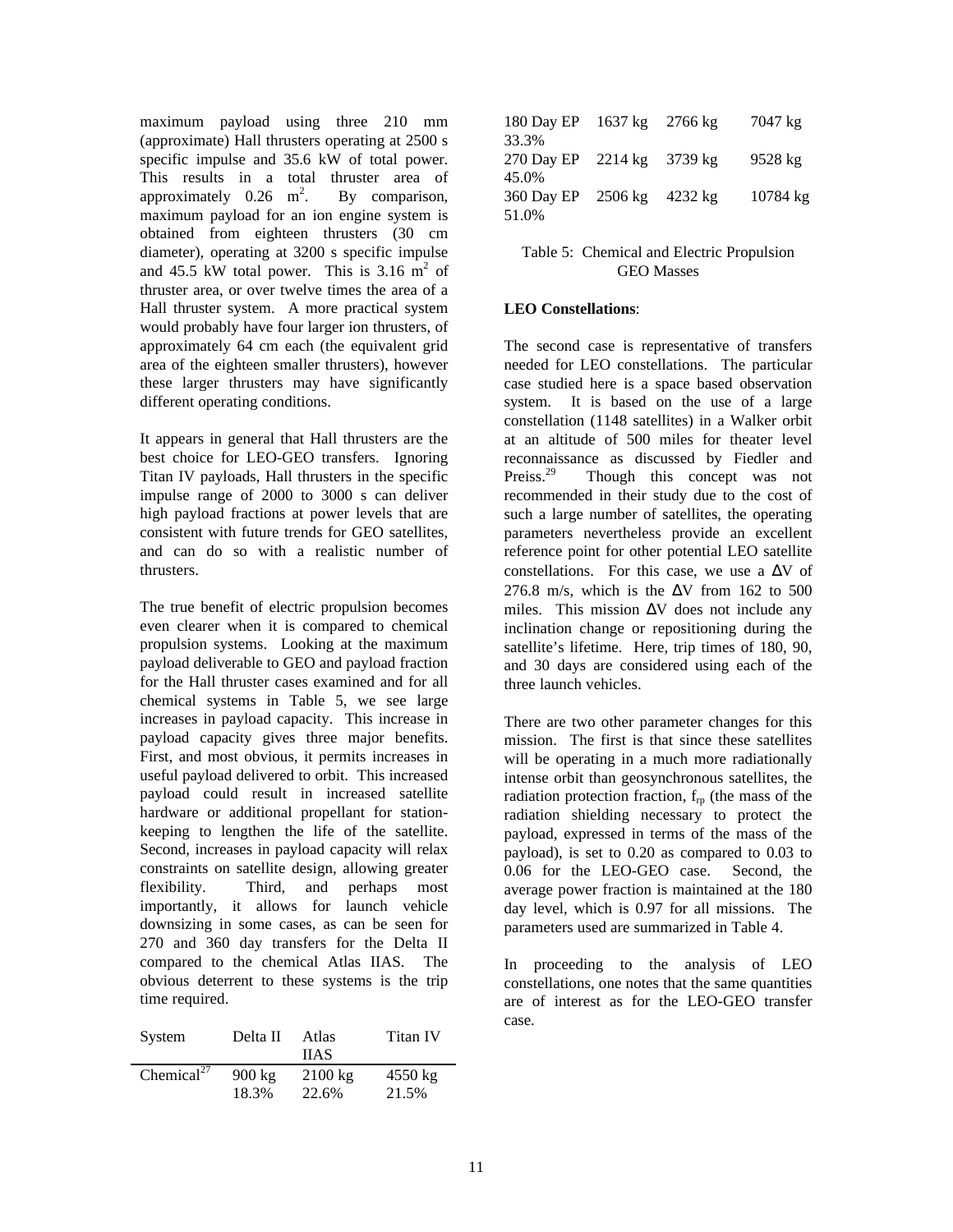

Figure 17: Payload Mass Fraction versus Specific Impulse, Trip Time = **180 Days**



Figure 18: Payload Mass Fraction versus Specific Impulse, Trip Time = **90 Days**



Figure 19: Payload Mass Fraction versus Specific Impulse, Trip Time = **30 Days**

Looking at Figure 17, we see that for 180 day trip times, Hall thrusters and ion engines are nearly equal with regard to payload fraction. As trip time is decreases, we note from Figures 18 and 19 that the Hall thruster delivers a higher payload fraction. The reasons for this behavior is the same as in the LEO to GEO case. The higher payload fractions compared to Figure 8

result from reductions in propellant fraction at the lower  $\Delta V$ . For Hall thrusters of higher than 1500 s specific impulse, payload fractions greater than 0.65 can be achieved at trip times as short as 30 days, assuming adequate power is available.

Examining the power requirements for LEO constellation transit shown in Figures 20 through 22, we see that they are much lower than those for LEO-GEO transfers with the same initial mass. However, given the lower power levels expected for LEO constellations, Atlas transfers of 30 days and Titan transfers of 90 days appear to be at the upper boundary of what is likely to be possible in the next 10 to 15 years.



Figure 20: Required Power versus Specific Impulse: Trip Time = **180 Days**



Figure 21: Required Power versus Specific Impulse: Trip Time = **90 Days**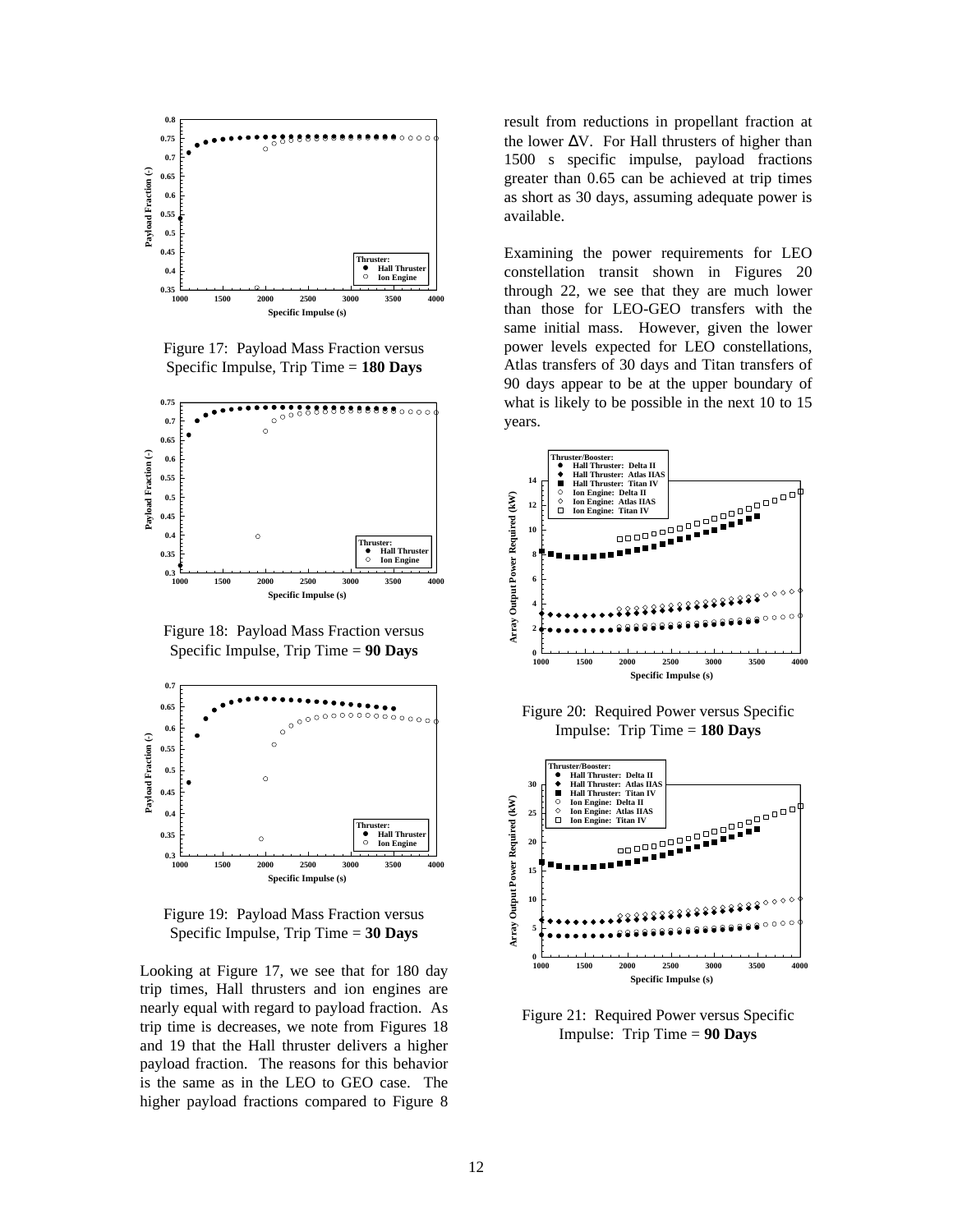

Figure 22: Required Power versus Specific Impulse: Trip Time = **30 Days**

The number of thrusters reduces similarly to the LEO-GEO case, but due to the smaller amount of thrust necessary, there are fewer needed. The only case where a system with fewer than 10 thrusters is not possible is the 30 day transfer of a Titan IV class payload using ion engines.

### **Orbit Topping:**

One of the most intriguing applications of electric propulsion is orbit topping. Proposed by Free<sup>30</sup> and further studied by Oleson, et al.<sup>28</sup> and Spitzer, $31$  the concept involves performing an initial portion of a LEO-GEO transfer using chemical propulsion, with the final GEO insertion done using electric propulsion. The primary advantage of this approach is that it allows a significant propellant mass savings over an all-chemical transfer without the long trip times of an all-electric transfer, which translates into a payload increase.

In the work of Oleson, et al., the SECKSPOT orbit transfer code was used to optimize a launch using an Atlas IIAS with a Centaur impulsive chemical stage. A combination of onboard chemical propulsion and electric propulsion is then used to insert the satellite into a geostationary orbit. In their study, the amount of on board chemical ΔV was decreased incrementally while the amount of electric propulsion ΔV was increased (the Centaur stage is the same in all cases). They considered several thrusters (arcjets, Hall thrusters, and ion engines) and two power levels, and found that the  $\Delta V$ 's for the transfer were approximately the same for all cases. The study indicated that the greatest mass gains could be made using an ion engine (2.5 kW NSTAR), with a stationary plasma thruster (1.5 kW SPT-100) coming in close behind. It was noted in Reference 28, however, that a more appropriately powered SPT (2.5 kW) may have increased benefits.

In our study, thrusters of equal power levels were compared against each other. Power levels up to 5 kW per thruster were studied here, compared to 1.5 kW Hall thrusters and 2.5 kW ion engines examined by Oleson, et al. The higher specific power devices investigated in this paper illustrate even greater advantages for electric propulsion orbit topping than those shown by Oleson, et al.

Using the electric propulsion starting conditions from the work of Oleson, et al., side-by-side comparisons of Hall thrusters and ion engines operating at 1.66, 2.5, and 5.0 kW were made for missions with 10 and 15 kW of total power. These total power levels determine the number of thrusters used for each case. Operating conditions were the same as the standard LEO-GEO transfer, with ΔV based on the SECKSPOT calculated orbits. The trip time and payload are calculated by decreasing trip time until the mission power level is reached. Array degradation was determined through the average power fraction, f<sub>ave</sub> which was maintained at 0.97 for trip times of under 180 days and increased for trip times greater than 180 days using the same form as for LEO-GEO transfers. These fractions are summarized in Table 4.



Figure 23: Final Mass versus Trip Time: Power = **10 kW**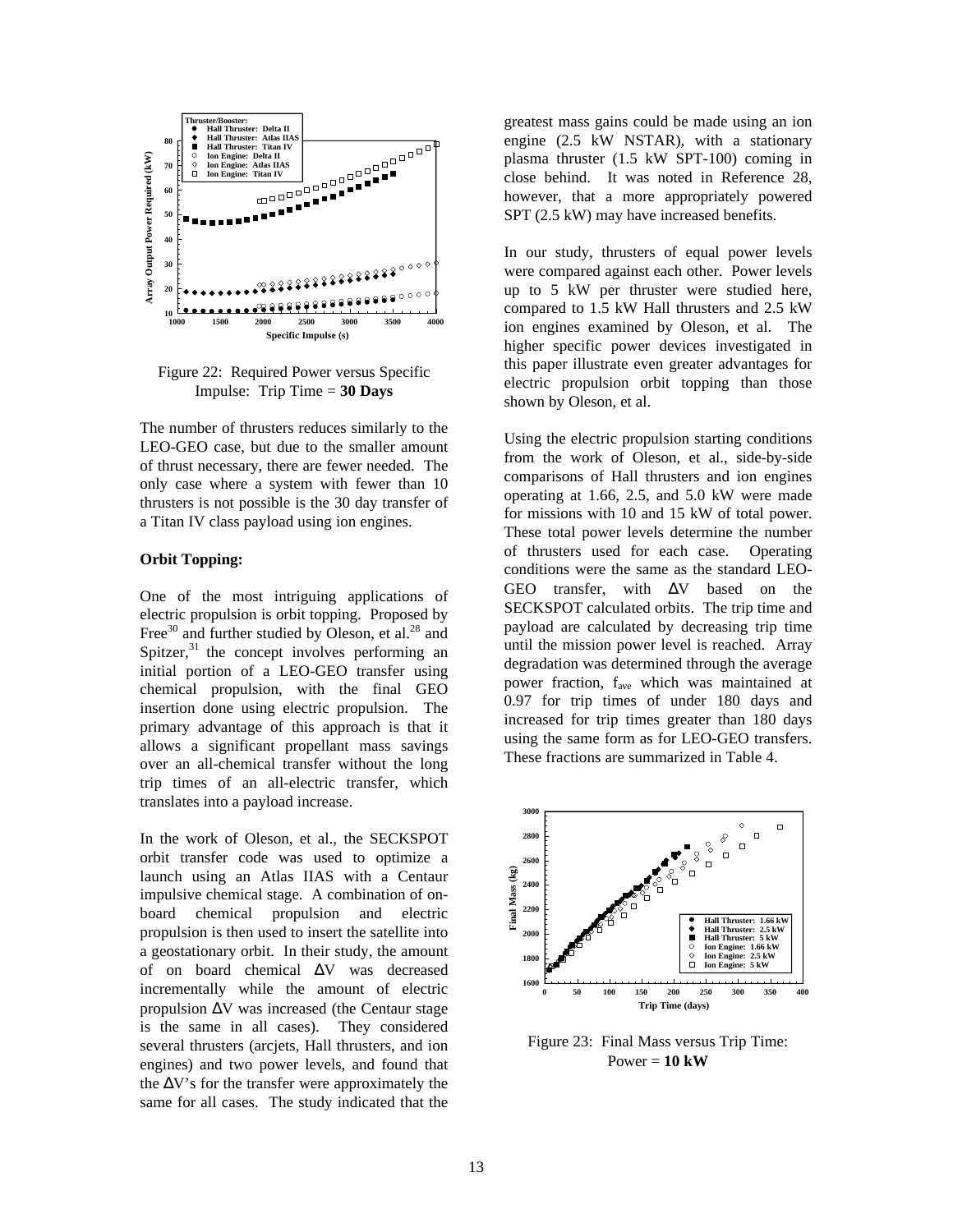

Figure 24: Final Mass versus Trip Time: Power = **15 kW**

Since power and number of thrusters are a given for orbit topping, the only pertinent results are payload and cost. Data is presented in the same way as Oleson, et al., with final mass plotted versus trip time in Figures 23 and 24. Final mass is defined as useful on-orbit mass including payload, power systems, structure, and attitude control. It also includes a mass penalty for array degradation (i.e.,  $1-f_{ave}$  multiplied by the mass of the array). Each data point represents an individual ΔV case.

The orbit topping scenario is power limited by fixing the amount of power available for the propulsion system. This differs from the two previous cases which were trip-time limited. By allowing trip time to vary, we see from Figures 23 and 24 that for a given amount of  $\Delta V$ , ion engines can deliver more payload from the intermediate orbit to GEO, however they require more time to do so. The additional payload and longer trip time results from the fact that at a given input power, the ion engine has a higher specific impulse. From Equation 4 and other basic rocket equations, we see that the higher specific impulse results in lower propellant mass (and thus higher payload mass) and longer trip times. Additionally, in both Figures 23 and 24, there is a much larger spread between the power levels for the various ion engines than for the Hall thrusters. This spread is due to the larger increase in specific impulse in going from a 1.66 kW ion engine to a 5 kW ion engine, compared to the same change in power level for the Hall thrusters. Increasing power from 10 kW to 15 kW does not significantly affect the final mass delivered, but it does reduce trip time by approximately 33%.

We note that for trip times on the order of satellite check-out periods (~30 days) payload gains of over 100 kg can be achieved. For comparison, Oleson, et al. calculated that a system using all chemical propulsion for orbit transfer would have a mass of 1723 kg if it used SPTs for North-South Station Keeping (NSSK) and 1748 kg using ion engines.

The choice of thruster type for this mission will depend on the requirements of the user. For minimum trip time on a given mission (ΔV case), 1.66 kW SPTs or other low specific impulse Hall thrusters would be the best choice. However, if the user wants to maximize payload for a given mission, 5 kW or higher power ion engines would be the best thruster.

### **Reusable Orbit Transfer Vehicles:**

The final mission examined in this study is a reusable orbit transfer vehicle (ROTV). The particular concept for ROTV studied in this paper is a modification of that proposed as part of a recent US Air Force study.<sup>32</sup> In that concept, there were two modules: a reusable power system composed of the solar arrays, bus, and docking module; and an expendable propulsion system, launched with the payload, comprised of thrusters (arcjets, resistojets, or ion engines), propellant tank, and power processing unit. In our study, the thrusters were changed to either Hall thrusters or ion engines, and the PPU was moved to the power system along with the thermal radiator.

For this study, it is assumed that the propulsion system/payload is launched on a Delta II, using the full payload capability. The power system is also launched on a Delta II, but due to the mass breakdowns of the system, the payload capacity of the second Delta II will not necessarily be used by the power system (the unused payload capability can be used in some cases for a second power system module, or for auxiliary payloads). The actual mass launched on the second Delta II is determined as a function of the trip time and the specific impulse of the thruster used.

The thrusters examined are Hall thrusters with specific impulses of 1600, 1900, 2200, and 2500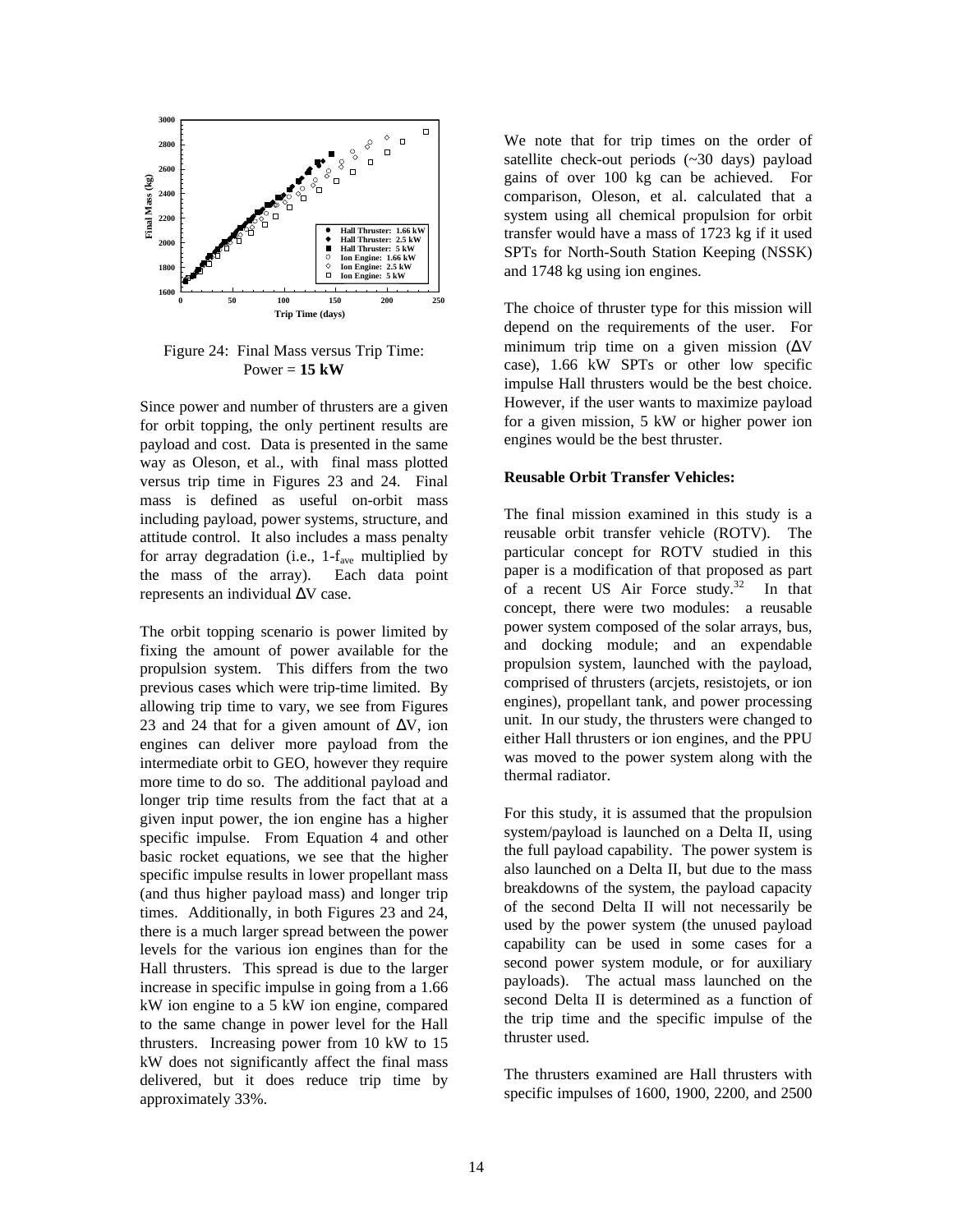seconds and corresponding power levels from Figure 2. The corresponding ion engine specific impulses were determined by matching the thruster input powers to those of the Hall thrusters.

Missions where the power system is used for up to five complete transfers from LEO to GEO and back were studied. Initial trip times of 180, 270, and 360 days each way were examined. Subsequent transfers will take more time due to solar array degradation.

The parameters for this mission are summarized in Table 4. There are two differences between the ROTV and standard LEO-GEO transfer. First, due to the requirement of on-orbit coupling and decoupling of the power and propulsion systems, the adapter mass must be increased. There are three docking modules necessary in this concept: one to separate the payload and one each on the power system and propulsion system to dock the two together. It is assumed that each module comprises 5% of the total vehicle mass. This raises the primary structure fraction to 0.20 as compared to 0.06 for the other missions examined. Additionally, since the power system makes multiple trips through the Van Allen belts, the array degradation is cumulative. Therefore,  $f_{ave}$  is determined by multiplying the individual transfer power fractions (f<sub>avei</sub>).

For the reusable orbit transfer scenario, the initial masses were computed by determining the mass breakout of the system between the expendable payload and propulsion system and the reusable power system. The ratio of expendable component mass to reusable component mass was lower for the ion engine than for the Hall thruster. Since it was assumed that the expendable/payload launcher is a full capacity Delta II, this results in a more massive reusable power system for the ion engine and thus a larger overall starting mass in LEO.

The mass transported to GEO includes both the satellite payload and the propellant for the return trip. Satellite payload fractions are shown in Table 6 for the thruster configurations studied, both Hall thrusters and ion engines. These fractions represent the satellite payload mass (not including the propellant for the return

trip), divided by the overall starting mass in LEO.

Cases with no payload listed are ones for which the payload capacity was insufficient to transport enough fuel to return the ROTV in the specified trip time even with zero payload.

| Thruster              |             | Initial Trip Satellite Mass |
|-----------------------|-------------|-----------------------------|
|                       | Time (days) | Percentage                  |
| <b>Hall Thrusters</b> |             |                             |
| 1600 s, 1.04 kW       | 180         |                             |
|                       | 270         | 3.56 %                      |
|                       | 360         | 10.5 %                      |
| 1900 s, 2.45 kW       | 180         |                             |
|                       | 270         | 12.5 %                      |
|                       | 360         | 18.7%                       |
| 2200 s, 5.08 kW       | 180         | 2.95 %                      |
|                       | 270         | 16.6 %                      |
|                       | 360         | 22.9 %                      |
| 2500 s, 9.59 kW       | 180         | 5.09 %                      |
|                       | 270         | 19.1 %                      |
|                       | 360         | 25.7%                       |
| Ion Engines           |             |                             |
| 1930 s, 1.04 kW       | 180         |                             |
|                       | 270         |                             |
|                       | 360         | 1.22 %                      |
| 3195 s, 2.45 kW       | 180         |                             |
|                       | 270         | 17.3 %                      |
|                       | 360         | 25.7 %                      |
| 4100 s, 5.08 kW       | 180         |                             |
|                       | 270         | 18.2 %                      |
|                       | 360         | 27.5 %                      |
| 5092 s, 9.59 kW       | 180         |                             |
|                       | 270         | 15.8 %                      |
|                       | 360         | 26.5 %                      |

#### Table 6: ROTV Delivered Satellite Masses

The other critical parameter is the power required for these cases. Due to solar array degradation, the available power will be highest for the first transit; subsequent trips will have less power available. Since payload is considered constant, the trip time must therefore increase for subsequent round trips. The initial power required is shown in Table 7 and the trip time increase is shown in Figure 25. (We note that for any given round trip, the downward leg can be made in the same amount of time or less than the upward, since the mass transported has been decreased by the mass of the payload and the fuel used in the upward trip. Therefore, the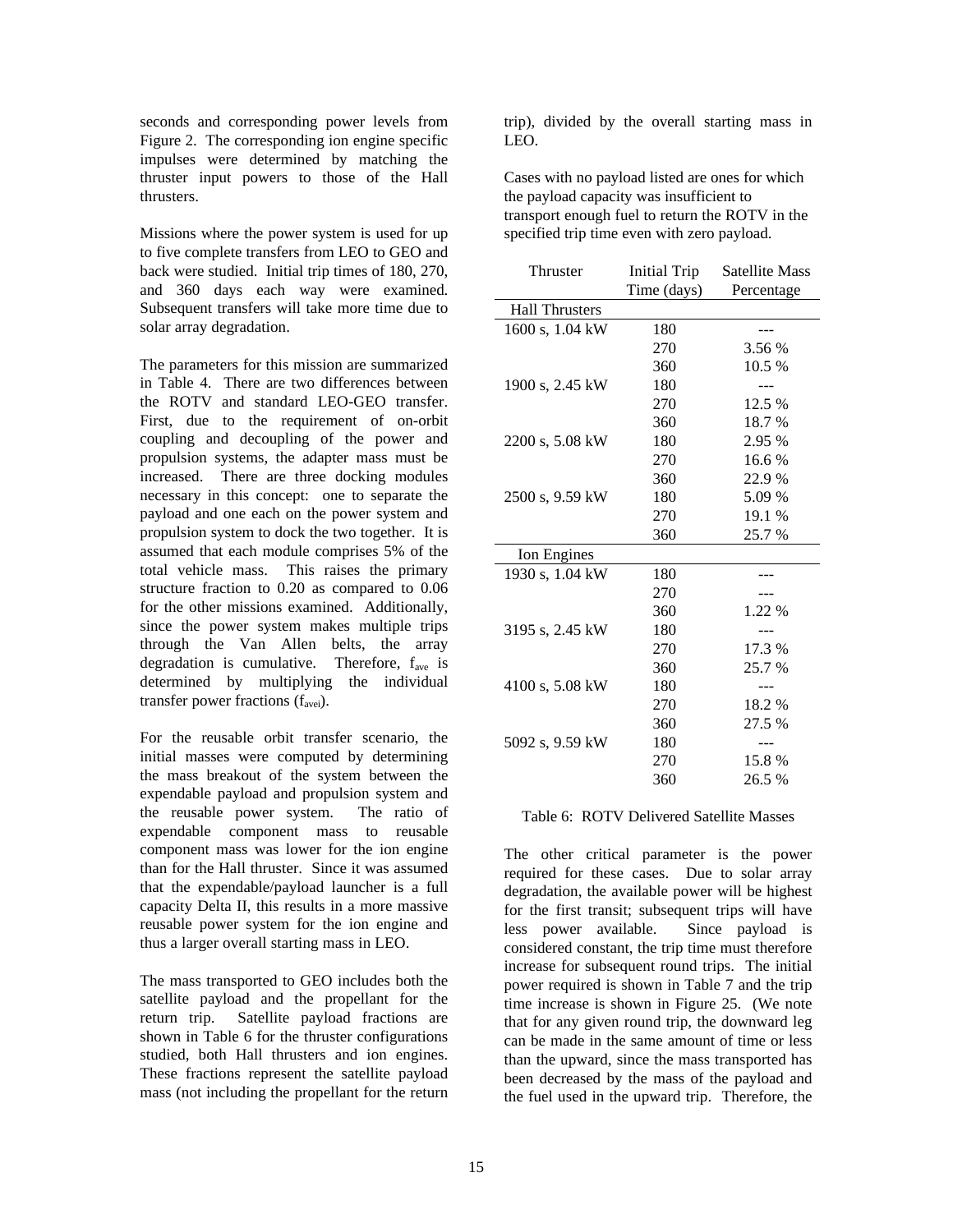| Thruster              | Initial Trip | Power    |
|-----------------------|--------------|----------|
|                       | Time (days)  | Required |
| <b>Hall Thrusters</b> |              |          |
| 1600 s, 1.04 kW       | 180          |          |
|                       | 270          | 27.8 kW  |
|                       | 360          | 19.7 kW  |
| 1900 s, 2.45 kW       | 180          |          |
|                       | 270          | 29.1 kW  |
|                       | 360          | 20.7 kW  |
| 2200 s, 5.08 kW       | 180          | 55.3 kW  |
|                       | 270          | 31.7 kW  |
|                       | 360          | 22.4 kW  |
| 2500 s, 9.59 kW       | 180          | 61.8 kW  |
|                       | 270          | 34.8 kW  |
|                       | 360          | 24.5 kW  |
| Ion Engines           |              |          |
| 1930 s, 1.04 kW       | 180          |          |
|                       | 270          |          |
|                       | 360          | 25.3 kW  |
| 3195 s, 2.45 kW       | 180          |          |
|                       | 270          | 49.1 kW  |
|                       | 360          | 33.4 kW  |
| 4100 s, 5.08 kW       | 180          |          |
|                       | 270          | 64.4 kW  |
|                       | 360          | 42.6 kW  |
| 5092 s, 9.59 kW       | 180          |          |
|                       | 270          | 86.9 kW  |
|                       | 360          | 55.1 kW  |

power required is lower. This analysis assumes that the downward trip time is the same as the upward leg.)

Table 7: ROTV First Transit Array Output Power



Figure 25: ROTV Trip Times with Transit Number

From Table 6 we see that for equivalent thruster power and trip time, the ion engine delivers a higher satellite payload fraction than the Hall thrusters at high specific impulses. The overall mass fraction delivered to GEO (satellite plus return trip fuel) is lower for the ion engine, but since it operates at higher specific impulses it requires a lower propellant fraction for the return trip, allowing a higher satellite payload fraction. In Table 7, we see that for equivalent cases the power required for the initial round trip is much higher for the ion engine than for the Hall thruster, due to their higher specific impulse and initial payload. Since the power per thruster is fixed, this means that ion engine systems will require more thrusters (assuming present day designs) than Hall thruster systems. Finally, from Figure 25 we see that the trip time increase for subsequent transfers is more substantial for the Hall thruster than for the ion engine.

Comparing the payload fraction data in Table 6 to the standard LEO-GEO transfer as shown in Figure 10, payload capability is less for ROTV's because of the need to carry propellant for the return trip. Figure 25 shows that in spite of the use of highly resilient concentrator arrays, for initial trip times greater than 180 days, array degradation quickly drives the trip time to unacceptable levels for round trip number two and beyond.

#### **CONCLUSIONS:**

The analysis in this study shows that if the trip time for a mission is fixed, then Hall thrusters can deliver higher payload fractions, due to their higher specific power. If, however, the power for a mission is fixed and trip time is allowed to vary, ion engines can deliver greater payload since they typically operate at higher specific impulses.

Examining all four missions and taking into account power and trip time requirements, the mission that seems most practical at this time would be orbit topping. Significant payload gains could be made for 10 or 15 kW systems with trip times of the order of 30 days, which is approximately the on-orbit check-out time for most satellites. Also practical in the near term would be small orbit transfers for LEO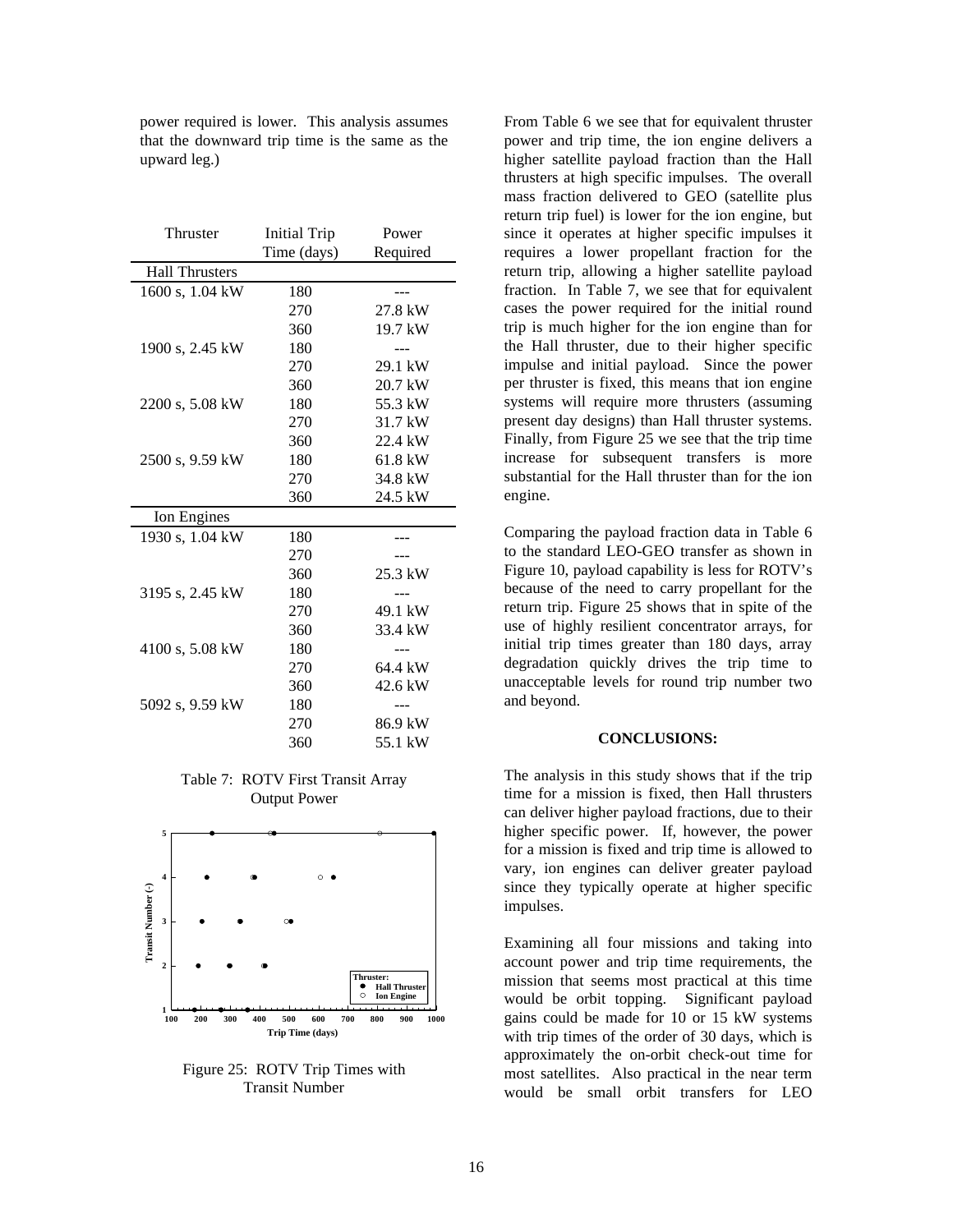constellations, since they offer high payload fractions with short trip times.

A full, all electric propulsion, LEO-GEO transfer is practical using today's technology, as long as the user is willing to accept the long transfer times. However, by performing the shorter term orbit topping and LEO constellation type missions, the user can be introduced to the benefits of electric propulsion transfers without immediately suffering the large trip time penalties.

The same comments apply to an even greater extent to reusable orbit transfer vehicles. Though there can be payload benefits compared to chemical systems, the trip time penalties are much more severe than expendable LEO-GEO systems. Other issues to consider for ROTVs include: increased power requirement and logistical concerns (autonomous control is probably necessary for a practical system). These combine to make ROTVs the most long term of the missions examined here.

For all of these missions, there are concerns with regards to thruster size and payload faring volume. This is especially true for ion engine systems since they require a higher number of thrusters and ion engines are typically physically larger than Hall thrusters.

It is important to note that all of the analysis in the paper is based on the current generation of ion engines and Hall thrusters. Future thrusters that operate at higher specific powers and thruster power to specific impulse ratios, could increase system performance. Work has already been done in this area, such as the 50 cm and larger ion engines that have been tested by NASA<sup>33,34</sup> and Hall thruster designs such as the  $SPT-N$  series.<sup>11</sup> Advanced thrusters such as these also offer other improvements including higher efficiency and lower beam divergence.

Improvements in other areas can also improve electric propulsion capability. Solar array technology continues to improve, with increases in specific power and material density that will make performance improvements for both Hall thrusters and ion engine systems possible. Improvements in the cryogenic storage of xenon can benefit both types of thruster by reducing the tankage fraction.

# **ACKNOWLEDGEMENTS:**

The authors would like to thank Mr. Craig Claus of Atlantic Research Corporation and Mr. James Sovey of NASA Lewis Research Center for their information about stationary plasma thruster and ion engine development respectively; Dr. J. Messerole from Boeing Defense and Space Group for his assistance with the analytical engine; and the other engineers and scientists of the Phillips Lab Electric Propulsion Laboratory for their input and suggestions.

# **REFERENCES:**

1. Operational Effectiveness Cost Study (OECS) Final Report, Office of Aerospace Studies, December 1995.

2. Grobman, F., PL/VT, Personal Communication, June 1996.

3. Messerole, J.S., "Launch Costs to GEO Using Solar-Powered Orbit Transfer Vehicles," AIAA Paper 93-2219, June 1993.

4. Kaufman, H.R., "Technology of Closed-Drift Thrusters," *AIAA Journal*, Vol. 23, No. 1, 1985, 78-86.

5. Bober, A.S., et al., "State of Work on Electrical Thrusters in the USSR," IEPC Paper 91-003, October, 1991**.**

6. Day, M., et al., "SPT-100 Subsystem Qualification Status," AIAA Paper 95-2666, July 1995.

7. Sankovic, J., Hamley, J., Haag, T., "Performance Evaluation of the Russian SPT-100 Thruster at NASA LeRC," IEPC Paper 93- 094, September 1993.

8. Garner, C.E., et al., "Cyclic Endurance Test of a SPT-100 Stationary Plasma Thruster," AIAA Paper 94-2856, June 1994.

9. Russian Electric Propulsion Seminar, Massachusetts Institute of Technology, 1991**.**

10. Day, M., Rogers, W., Maslinekov, N., "SPT-100 Subsystem Development Status and Plan," AIAA Paper 94-2853, June 1994**.**

11. Clauss, C., "High-Power Stationary Plasma Thruster Propulsion Systems," Atlantic Research Corporation Memorandum, October, 1995.

12. Brophy, J.R., "Ion Thruster Performance Model," NASA CR-174810, December 1984.